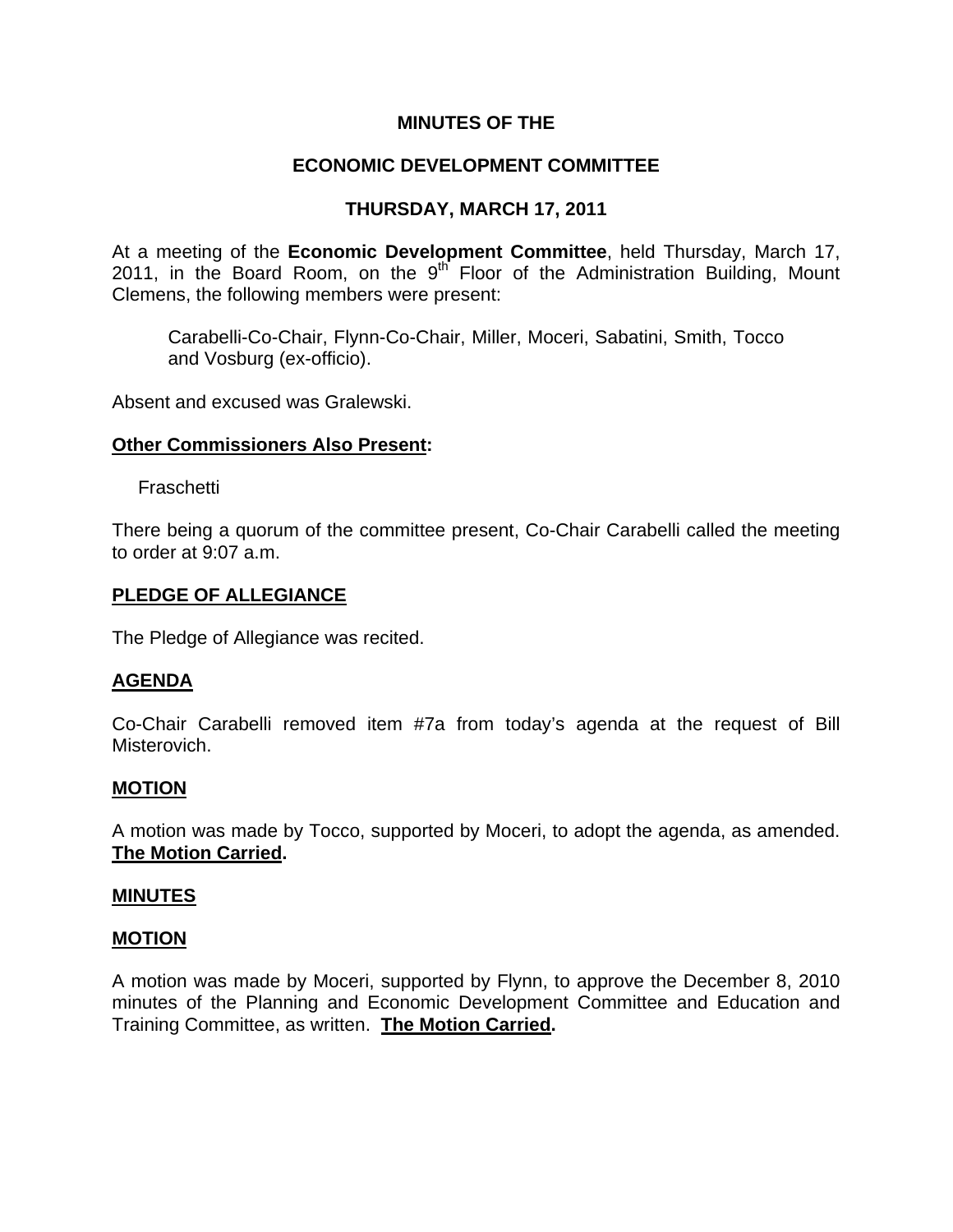## **ECONOMIC DEVELOPMENT**

Two handouts were distributed. The first handout was a colored copy of the PowerPoint presentation. The second handout was a flyer entitled, Stand Up for Southeast Michigan – General Assembly Meeting.

### a) Presentation from SEMCOG

Paul Tait, Executive Director of SEMCOG, introduced two staff members who were in attendance. He then referred to his 15-page presentation and overviewed the slides: Southeast Michigan Government and SEMCOG Issues.

The following commissioner spoke: Carabelli.

Kathleen Lomako, Deputy Executive Director of SEMCOG, invited commissioners to attend SEMCOG's General Assembly Meeting next Thursday, March 24<sup>th</sup>. She then referred to the 15-page presentation and overviewed the section entitled, Our Economy. Key slides covered included: We had a great ride with the auto industry for a century; Percent Change in Wage & Salary Employment; Wage and Salary Employment Change; Manufacturing vs. Health Care Jobs; Total Employment; Income; Education and Income Rankings, 1970; Education and Income Rankings, 2007; and Top 10 Countries with In-Migrants to Southeast Michigan.

Kathleen Lomako overviewed the next section entitled, Our Strengths. Key slides covered included: Our Innovation, Collaboration, Productivity, Quality; Our Diverse, Professional, Highly Skilled Workforce; Our Workforce for the Future; Our Transforming Economy; and Our Innovation.

Paul Tait then overviewed the slides: Increase Jobs and Prosperity in Southeast Michigan, Economic Development Strategies, Six Priority Action Steps, Regionally Focused Priority Projects and Implications.

The following commissioners spoke: Flynn, Moceri, Carabelli and Fraschetti.

### **MOTION**

A motion was made by Moceri, supported by Tocco, to receive and file the presentation from SEMCOG. **The Motion Carried.** 

### b) Presentation from Department of Planning & Economic Development

Two handouts were distributed. The first handout was a copy of the PowerPoint presentation. The second handout was an eight-page document entitled, Department of Planning & Economic Development Activity and Program Overview.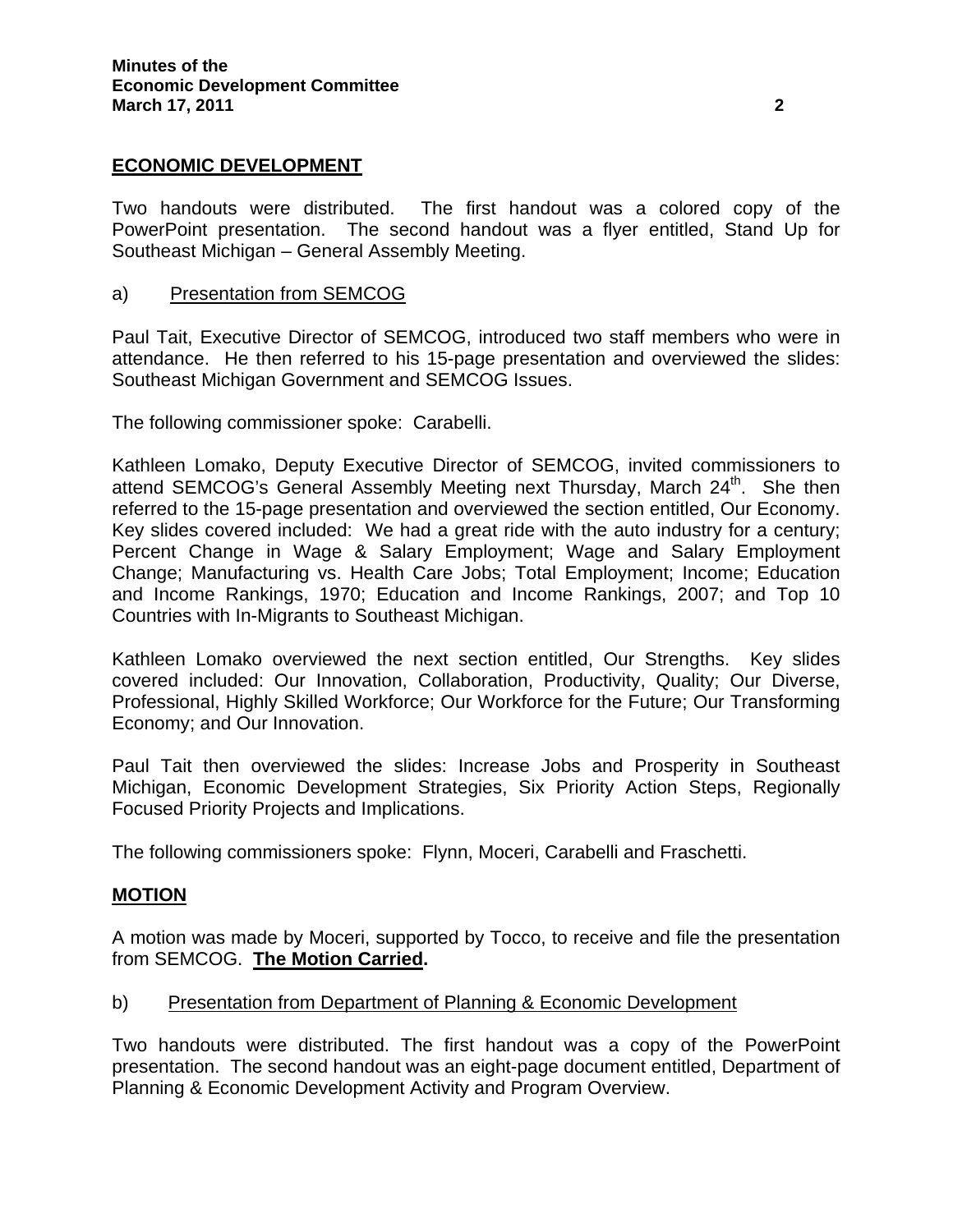Stephen Cassin referred to his 10-page PowerPoint presentation and overviewed the slides: Program Areas, 2011 Department Budget, Economic Development, Community Development, Planning & Mapping, Communications & Marketing, Water Resources, Library Reference Center and Contact Information.

## **MOTION**

A motion was made by Tocco, supported by Moceri, to receive and file the presentation from the Department of Planning & Economic Development.

The following commissioners spoke: Vosburg and Tocco.

Co-Chair Carabelli called for a vote on the motion and **The Motion Carried.** 

## c) Authorization to Apply for NSP3 Funding

## **COMMITTEE RECOMMENDATION – MOTION**

A MOTION WAS MADE BY SMITH, SUPPORTED BY SABATINI, TO RECOMMEND THAT THE BOARD OF COMMISSIONERS AUTHORIZE SUBMISSION OF THE COUNTY'S NSP3 APPLICATION TO HUD. FURTHER, A COPY OF THIS BOARD OF COMMISSIONERS' ACTION IS DIRECTED TO BE DELIVERED FORTHWITH TO THE OFFICE OF THE COUNTY EXECUTIVE.

Mike Rozny gave a PowerPoint presentation entitled, NSP3 Overview. Key slides covered included: Features, Considerations, Housing Development, Project Benefits and Dual Track Processing.

The following commissioners spoke: Fraschetti, Tocco and Moceri.

Randy Altimus, acting City Manager of Eastpointe, addressed the committee.

The following commissioners spoke: Flynn and Carabelli.

Stephen Cassin addressed the committee.

The following commissioner spoke: Carabelli.

Van Fox from MHT Housing addressed the committee.

The following commissioner spoke: Carabelli.

Co-Chair Carabelli called for a vote on the motion and **THE MOTION CARRIED.**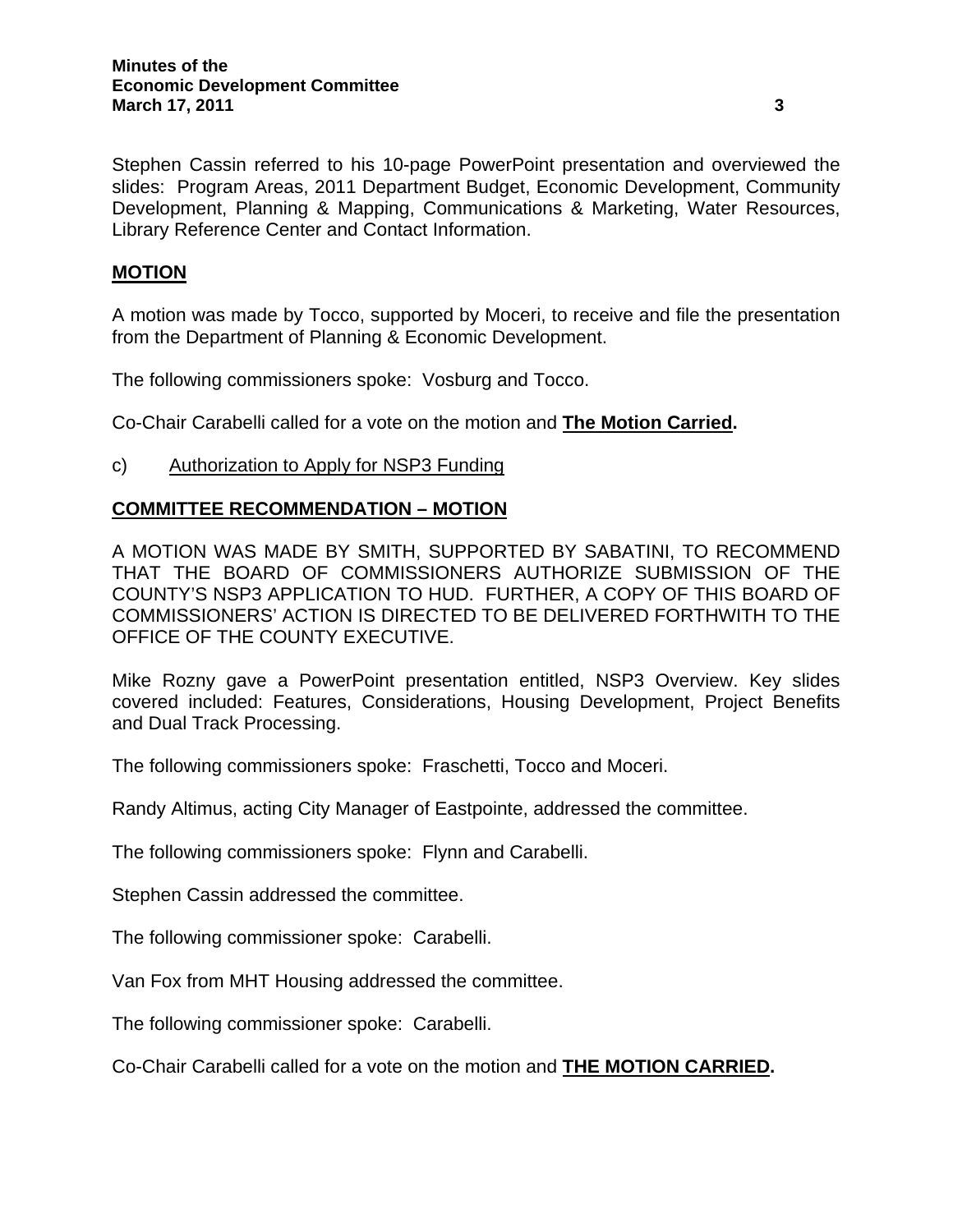# **EDUCATION AND WORKFORCE DEVELOPMENT**

#### a) Presentation from Michigan Works

A folder containing numerous pieces of information was distributed.

John Bierbusse, Executive Director of Macomb/St. Clair Workforce Development Board, overviewed the information that was distributed. Documents overviewed were entitled: Macomb County Labor Force Statistics, Macomb County Residents Employed, Macomb County Facility/Plant Closures, Employment Services Registrations, Calendar Year 2010 Michigan Talent Bank Registrations by Service Center, 2011 Catalog of Services, Macomb/St. Clair Workforce Development Board Program Definitions, 2010-2011 Macomb/St. Clair Growth Occupations, Workforce Investment Act Training Enrollments July 1, 2008 through June 30, 2009, Trade Adjustment Assistance Training Enrollments October 1, 2009 through September 30, 2010 and Annual Accounts of Funding Sources.

## **MOTION**

A motion was made by Tocco, supported by Moceri, to receive and file the presentation from Michigan Works.

The following commissioner spoke: Carabelli.

Co-Chair Carabelli called for a vote on the motion and **The Motion Carried.** 

b) Authorize MSU Extension to Accept \$1,800 Per Child Mentored Through the Amachi Michigan Project

### **COMMITTEE RECOMMENDATION – MOTION**

A MOTION WAS MADE BY TOCCO, SUPPORTED BY MOCERI, TO RECOMMEND THAT THE BOARD OF COMMISSIONERS AUTHORIZE MACOMB MSU EXTENSION TO ACCEPT \$1,800 PER CHILD MENTORED THROUGH THE AMACHI MICHIGAN PROJECT TO EXPAND THE 4-H YOUTH MENTOR PROGRAM. THIS THREE-YEAR PROJECT BEGAN OCTOBER 1, 2010 AND RUNS THROUGH SEPTEMBER 29, 2013. A PART-TIME PROGRAM EDUCATOR WILL BE HIRED AT NO COST TO THE COUNTY. FURTHER, A COPY OF THIS BOARD OF COMMISSIONERS' ACTION IS DIRECTED TO BE DELIVERED FORTHWITH TO THE OFFICE OF THE COUNTY EXECUTIVE.

Jan Gwozdz, Coordinator for the 4-H Youth Mentor Program, gave an overview of this request.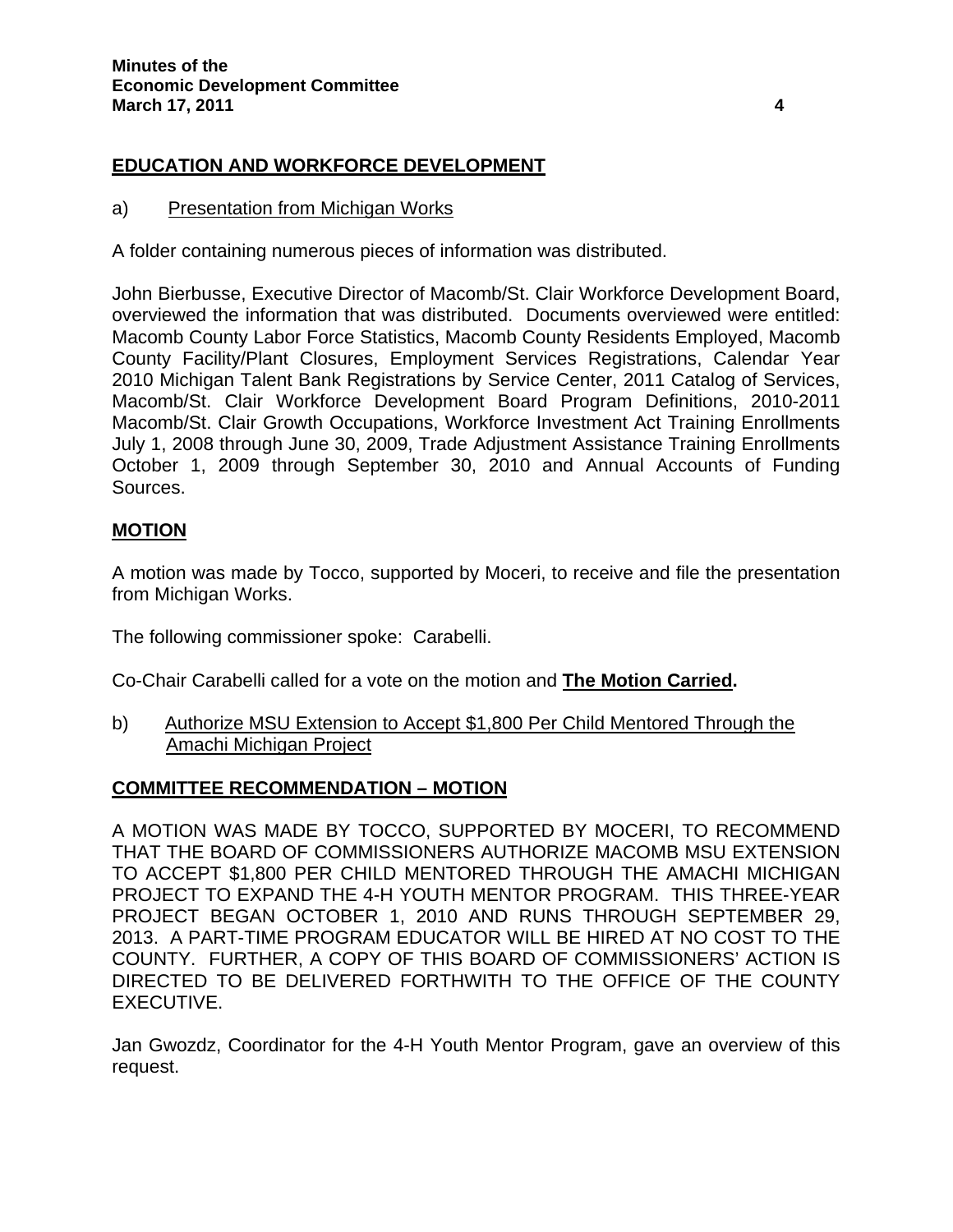The following commissioner spoke: Moceri.

Jan Gwozdz introduced Edward Scott from Wayne County MSU Extension who was in attendance.

Edward Scott addressed the committee.

The following commissioners spoke: Tocco and Flynn.

Co-Chair Carabelli called for a vote on the motion and **THE MOTION CARRIED.** 

### c) Authorize MSU Extension to Accept \$25,500 from MCCSA Early Head Start

## **COMMITTEE RECOMMENDATION – MOTION**

A MOTION WAS MADE BY TOCCO, SUPPORTED BY SMITH, TO RECOMMEND THAT THE BOARD OF COMMISSIONERS AUTHORIZE MSU EXTENSION TO ACCEPT \$25,500 FROM THE MACOMB COUNTY COMMUNITY SERVICES AGENCY (MCCSA) EARLY HEAD START TO PROVIDE PARENT EDUCATION FOR IDENTIFIED MACOMB COUNTY FAMILIES FROM APRIL 1, 2011 THROUGH SEPTEMBER 30, 2011. THIS GRANT WILL SUPPLEMENT THE FUNDING FOR ONE EXISTING PROGRAM COORDINATOR. FURTHER, A COPY OF THIS BOARD OF COMMISSIONERS' ACTION IS DIRECTED TO BE DELIVERED FORTHWITH TO THE OFFICE OF THE COUNTY EXECUTIVE.

Mary Frontiero, Early Childhood Program Coordinator, gave an overview of this request.

Co-Chair Carabelli called for a vote on the motion and **THE MOTION CARRIED.** 

d) Regional Director Report from Marie Ruemenapp, District Coordinator, Macomb MSU Extension

Marie Ruemenapp was unable to attend today's committee meeting.

Hannah Stevens, MSU Extension Educator, gave a brief overview of her job duties/functions. She spoke specifically about the Cottage Food Law and the threesession course in the law, food safety and business management.

### **MOTION**

A motion was made by Moceri, supported by Tocco, to receive and file the report from Macomb MSU Extension.

The following commissioners spoke: Tocco and Moceri.